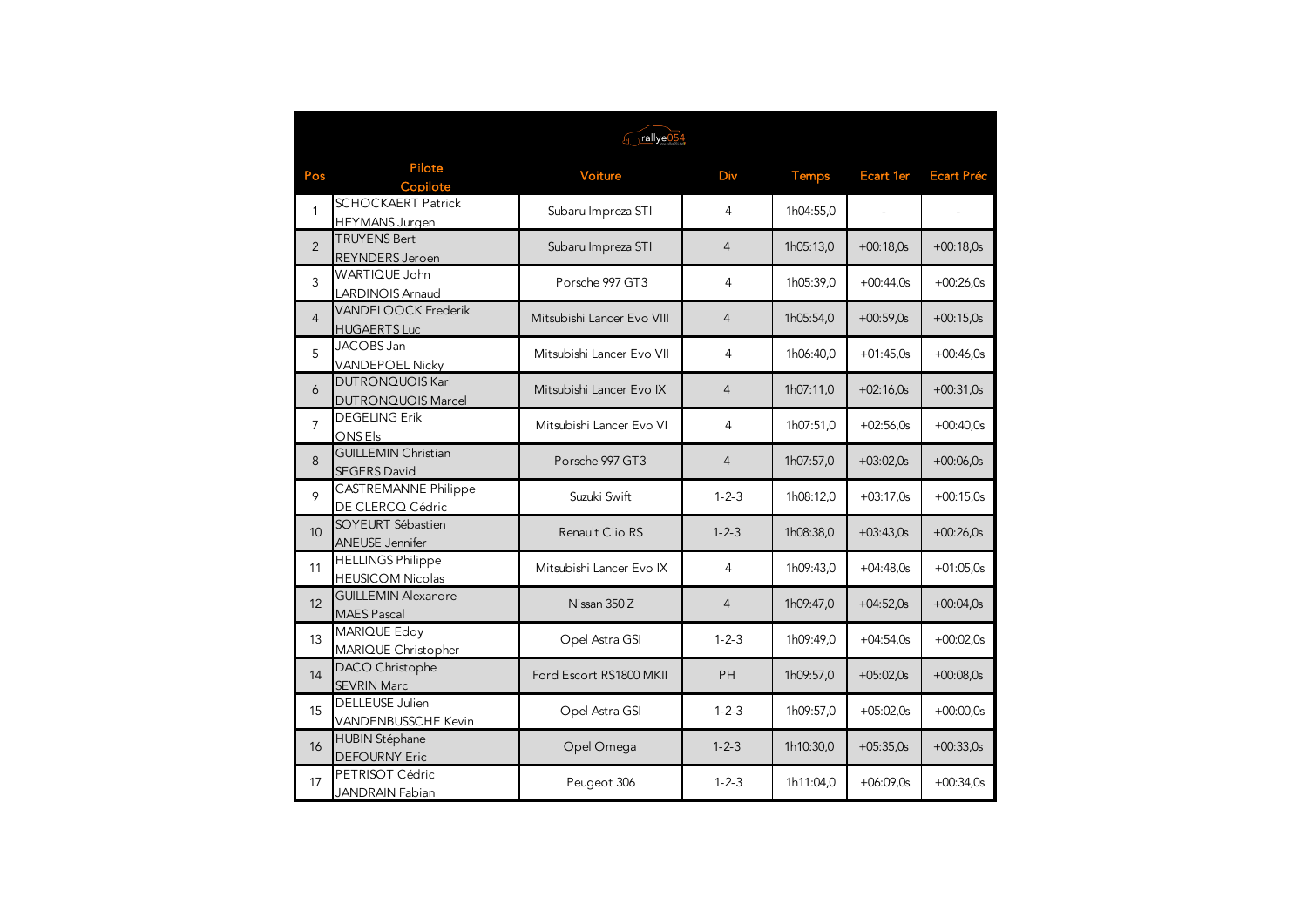| 18 | <b>GERARD Michael</b><br><b>BLATON Ludovic</b>         | Fiat Punto              | $1 - 2 - 3$    | 1h11:34,0 | $+06:39,0s$ | $+00:30,0s$ |
|----|--------------------------------------------------------|-------------------------|----------------|-----------|-------------|-------------|
| 19 | <b>VANWINCKELEN Erik</b><br><b>VERBEECK Gilbert</b>    | Opel Astra GSI          | 4              | 1h11:37.0 | $+06:42.0s$ | $+00:03,0s$ |
| 20 | <b>BOMBLE Pascal</b><br>ALEXANDRE Jonathan             | Peugeot 106             | $1 - 2 - 3$    | 1h11:52,0 | $+06:57,0s$ | $+00:15.0s$ |
| 21 | LUIS Sébastien<br><b>EUBBEN Alison</b>                 | Citroën C2 R2 Max       | $1 - 2 - 3$    | 1h12:02,0 | $+07:07.0s$ | $+00:10.0s$ |
| 22 | <b>MARCHAL Philippe</b><br><b>BRICLET Jérôme</b>       | Opel Kadett GSI         | $1 - 2 - 3$    | 1h12:13,0 | $+07:18,0s$ | $+00:11,0s$ |
| 23 | SPELMANS Christiaan<br>MICHIELS Zjef                   | Renault Clio RS         | $1 - 2 - 3$    | 1h12:26,0 | $+07:31,0s$ | $+00:13.0s$ |
| 24 | <b>TAYLOR Darrell</b><br><b>HUYSEGEMS Marc</b>         | Mitsubishi Lancer Evo X | $\overline{4}$ | 1h12:40,0 | $+07:45,0s$ | $+00:14,0s$ |
| 25 | VANDERHAUWAERT Peter<br><b>GORLOO</b> Steve            | Renault Clio RS         | $1 - 2 - 3$    | 1h12:43,0 | $+07:48,0s$ | $+00:03,0s$ |
| 26 | WIART Jonathan<br><b>BURLET Denis</b>                  | <b>BMW M3 Compact</b>   | $\overline{4}$ | 1h13:14,0 | $+08:19,0s$ | $+00:31,0s$ |
| 27 | <b>DELFOSSE Marc</b><br>LEMAIRE Sébastien              | Suzuki Swift            | $1 - 2 - 3$    | 1h13:29,0 | $+08:34.0s$ | $+00:15.0s$ |
| 28 | <b>LOUIS Mathieu</b><br><b>MATHY Benoit</b>            | <b>BMW 325i E30</b>     | <b>SR</b>      | 1h13:32,0 | $+08:37,0s$ | $+00:03,0s$ |
| 29 | <b>WILLEM Denis</b><br><b>DESMET David</b>             | BMW 323 Ti Compact      | $1 - 2 - 3$    | 1h14:09,0 | $+09:14,0s$ | $+00:37,0s$ |
| 30 | <b>DEBUE Claude</b><br>WYDOODT Pedro                   | Opel Ascona B           | <b>SR</b>      | 1h14:48,0 | $+09:53,0s$ | $+00:39,0s$ |
| 31 | <b>HEYMANS Benny</b><br><b>SCHOLLAERT Luc</b>          | Datsun Violet 160J      | <b>PH</b>      | 1h15:05,0 | $+10:10.0s$ | $+00:17.0s$ |
| 32 | VANLANGUENAKERS Jérôme<br><b>DELPIRE Emelyne</b>       | Volkswagen Polo GTI     | $1 - 2 - 3$    | 1h15:21,0 | $+10:26.0s$ | $+00:16.0s$ |
| 33 | <b>COURTIN Etienne-Philippe</b><br>TOUSSAINT Jean-Marc | Ford Escort RS2000 MKII | <b>PH</b>      | 1h15:27,0 | $+10:32,0s$ | $+00:06,0s$ |
| 34 | <b>PHILIPS Patrick</b><br>VAN DER PERRE Sander         | Audi 50                 | PH             | 1h15:47,0 | $+10:52,0s$ | $+00:20,0s$ |
| 35 | ROUSSEAU Charles<br><b>GRENIER Damien</b>              | Renault Clio            | $1 - 2 - 3$    | 1h15:54,0 | $+10:59,0s$ | $+00:07,0s$ |
| 36 | JÉ<br>DE BOLLE Eric                                    | Citroën DS3 R3T         | $1 - 2 - 3$    | 1h16:22,0 | $+11:27,0s$ | $+00:28.0s$ |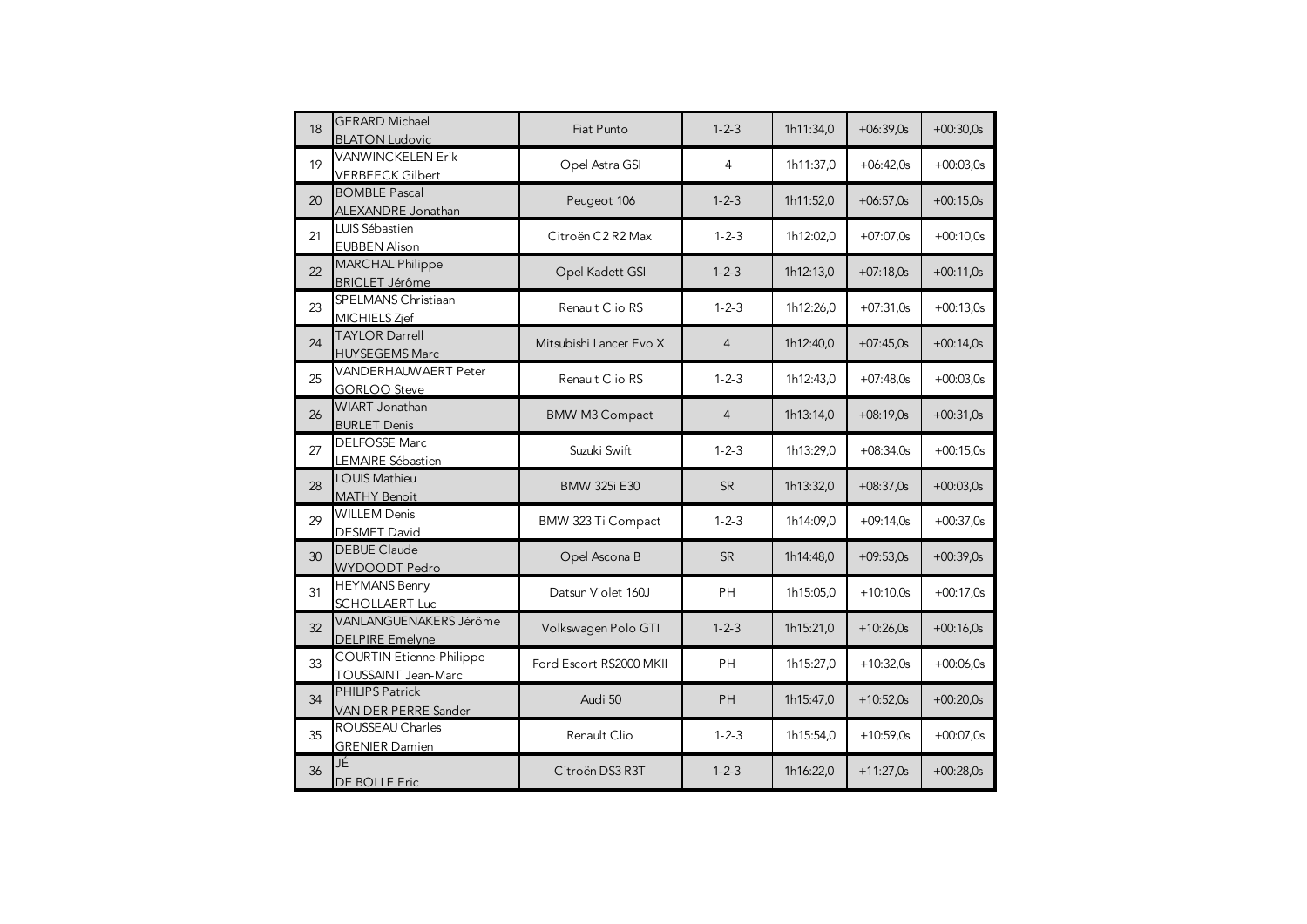| 37 | JACQUES Jean-Claude<br><b>SCIEUR Nathalie</b>    | Toyota Corolla 1600 GT | 4           | 1h16:23,0 | $+11:28,0s$ | $+00:01,0s$ |
|----|--------------------------------------------------|------------------------|-------------|-----------|-------------|-------------|
| 38 | <b>LUKY</b><br>MICHAUX Nadine                    | Porsche 944            | <b>SR</b>   | 1h16:29,0 | $+11:34.0s$ | $+00:06.0s$ |
| 39 | <b>KONRATH Andreas</b><br><b>STENGL Lisa</b>     | Opel Kadett GSI        | 4           | 1h16:40,0 | $+11:45.0s$ | $+00:11,0s$ |
| 40 | <b>WUIDAR Joffrey</b><br>PESTIAUX David          | Opel Corsa B GSI       | $1 - 2 - 3$ | 1h16:52,0 | $+11:57,0s$ | $+00:12,0s$ |
| 41 | NAIGNOT Noël<br><b>LEMMENS Audrey</b>            | Honda Civic            | $1 - 2 - 3$ | 1h17:40,0 | $+12:45,0s$ | $+00:48,0s$ |
| 42 | PAQUET Gauthier<br><b>DEMEY Elise</b>            | Peugeot 205            | $1 - 2 - 3$ | 1h17:42,0 | $+12:47,0s$ | $+00:02.0s$ |
| 43 | GAUDIN Jean-Julien<br><b>HOUBOTTE Amaury</b>     | Peugeot 306            | $1 - 2 - 3$ | 1h17:52,0 | $+12:57,0s$ | $+00:10,0s$ |
| 44 | <b>PRINCEN Pierre</b><br><b>PRINCEN Louis</b>    | Peugeot 106 GTI        | $1 - 2 - 3$ | 1h18:27,0 | $+13:32,0s$ | $+00:35,0s$ |
| 45 | <b>KIELBASA Nicolas</b><br><b>LIZEN Adrien</b>   | Citroën C2 R2          | $1 - 2 - 3$ | 1h18:28,0 | $+13:33,0s$ | $+00:01,0s$ |
| 46 | <b>MAERTEN Sylvain</b><br><b>GILSON Mélanie</b>  | Peugeot 206            | $1 - 2 - 3$ | 1h18:47,0 | $+13:52,0s$ | $+00:19,0s$ |
| 47 | LEGROS Régis<br>PIRSON Nicolas                   | Peugeot 106            | $1 - 2 - 3$ | 1h20:26,0 | $+15:31,0s$ | $+01:39,0s$ |
| 48 | PETIT Augustin<br><b>THONNARD Valentin</b>       | Peugeot 106            | $1 - 2 - 3$ | 1h21:00,0 | $+16:05,0s$ | $+00:34,0s$ |
| 49 | JADOUL Steven<br><b>WARGE Leslie</b>             | Daihatsu Charade       | $1 - 2 - 3$ | 1h21:03,0 | $+16:08,0s$ | $+00:03,0s$ |
| 50 | LALOUETTE Pascal<br><b>FOLLETETE Lucas</b>       | Citroën Saxo VTS       | $1 - 2 - 3$ | 1h21:05,0 | $+16:10.0s$ | $+00:02.0s$ |
| 51 | DELMOITIEZ Julien<br>DELMOITIEZ Antoine          | Citroën AX             | $1 - 2 - 3$ | 1h21:10,0 | $+16:15.0s$ | $+00:05.0s$ |
| 52 | <b>SELMIKEIT Oliver</b><br><b>LENNARTZ Kevin</b> | Honda Civic Type-R EP3 | $1 - 2 - 3$ | 1h21:24,0 | $+16:29,0s$ | $+00:14,0s$ |
| 53 | ROGER Dominique<br><b>BURNIAT Guy</b>            | Peugeot 306 GTI        | $1 - 2 - 3$ | 1h21:44,0 | $+16:49,0s$ | $+00:20,0s$ |
| 54 | <b>DOMISSE Eric</b><br><b>BAYOT Mathieu</b>      | Peugeot 309            | $1 - 2 - 3$ | 1h22:04,0 | $+17:09,0s$ | $+00:20.0s$ |
| 55 | <b>BORGNET Joel</b><br><b>DEHAYBE</b> Dominique  | Suzuki Swift           | $1 - 2 - 3$ | 1h22:15,0 | $+17:20.0s$ | $+00:11,0s$ |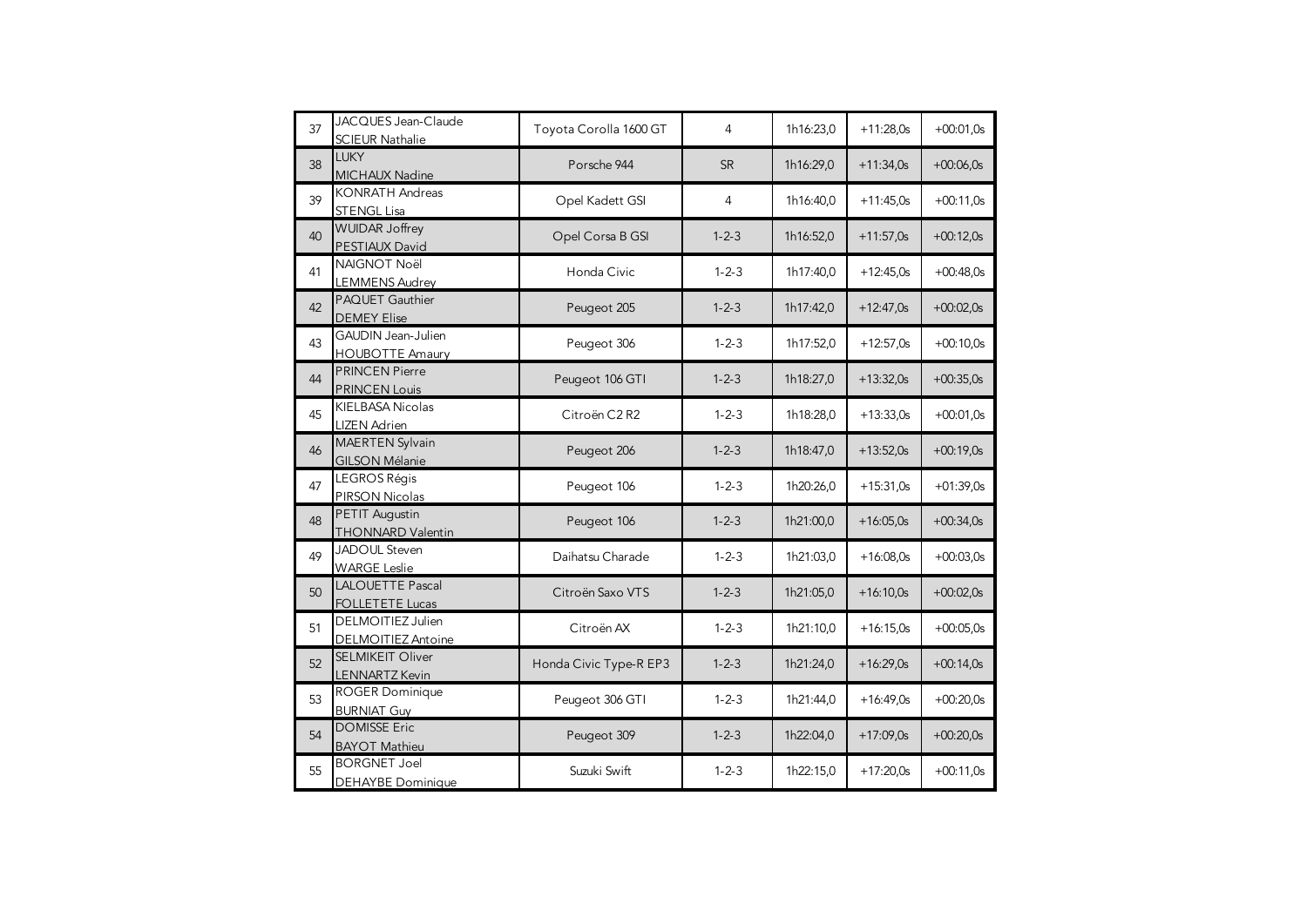| 56 | LEFEBVRE Emmanuel<br><b>WALTER Alexandre</b>        | Peugeot 106            | $1 - 2 - 3$ | 1h22:26,0 | $+17:31,0s$ | $+00:11,0s$ |
|----|-----------------------------------------------------|------------------------|-------------|-----------|-------------|-------------|
| 57 | <b>COLLINS Alain</b><br><b>REYNDERS Yves</b>        | Peugeot 205 Rallye     | $1 - 2 - 3$ | 1h22:28,0 | $+17:33,0s$ | $+00:02,0s$ |
| 58 | <b>DERENNE</b> Gauthier<br><b>DEMPTINNE Ophelye</b> | Toyota Corolla         | $1 - 2 - 3$ | 1h22:37,0 | $+17:42.0s$ | $+00:09.0s$ |
| 59 | <b>COLYNS Nicolas</b><br>RASSCHAERT Bruno           | Citroën Saxo VTS       | 4           | 1h22:45.0 | $+17:50.0s$ | $+00:08.0s$ |
| 60 | <b>MAERTEN Pascal</b><br><b>SELVAIS Maxime</b>      | Peugeot 205            | <b>SR</b>   | 1h22:48,0 | $+17:53.0s$ | $+00:03.0s$ |
| 61 | REVILLOD Valery<br>MANIET Jerome                    | Peugeot 106            | $1 - 2 - 3$ | 1h24:27,0 | $+19:32,0s$ | $+01:39,0s$ |
| 62 | THERER Christophe<br><b>BURY Julien</b>             | Mazda 323              | $1 - 2 - 3$ | 1h24:31,0 | $+19:36.0s$ | $+00:04.0s$ |
| 63 | <b>HUGLA David</b><br>COCHEZ Benjamin               | BMW M3 E36             | $1 - 2 - 3$ | 1h24:34,0 | $+19:39,0s$ | $+00:03,0s$ |
| 64 | <b>CLOESEN Kevin</b><br><b>KAISIN Ludovic</b>       | Citroën Saxo VTS       | $1 - 2 - 3$ | 1h24:50,0 | $+19:55.0s$ | $+00:16.0s$ |
| 65 | <b>HUMBLET Philippe</b><br><b>THIRY Guyi</b>        | Toyota Corolla 1600 GT | $1 - 2 - 3$ | 1h24:54,0 | $+19:59,0s$ | $+00:04,0s$ |
| 66 | <b>MOTTOULLE David</b><br><b>URBAIN Patrick</b>     | Peugeot 205 GTI        | $1 - 2 - 3$ | 1h24:57,0 | $+20:02,0s$ | $+00:03,0s$ |
| 67 | LO VULLO Laurent<br><b>LEUFGEN Patricia</b>         | Citroën Saxo VTS       | $1 - 2 - 3$ | 1h25:18,0 | $+20:23,0s$ | $+00:21,0s$ |
| 68 | <b>JUSSIANT Marvin</b><br><b>HANNOT Fabian</b>      | Opel Corsa A           | <b>PH</b>   | 1h25:31,0 | $+20:36.0s$ | $+00:13,0s$ |
| 69 | <b>DEGREVE Laurent</b><br>SOLOT Tiffanie            | BMW 316 Compact        | $1 - 2 - 3$ | 1h25:34,0 | $+20:39.0s$ | $+00:03.0s$ |
| 70 | LECOCQ Loic<br>LECOCQ Pascal                        | Peugeot 106            | $1 - 2 - 3$ | 1h25:46,0 | $+20:51.0s$ | $+00:12.0s$ |
| 71 | VANDENBULCKE Malory<br>CALLENS Joël                 | Mazda 323              | $1 - 2 - 3$ | 1h26:05,0 | $+21:10,0s$ | $+00:19,0s$ |
| 72 | <b>DETRAIT Guillaume</b><br><b>STEVENAERT Alix</b>  | Mazda 323              | $1 - 2 - 3$ | 1h26:06,0 | $+21:11,0s$ | $+00:01,0s$ |
| 73 | <b>POTIER Erwin</b><br>DELLETTRE Romain             | Opel Corsa A GSI       | $1 - 2 - 3$ | 1h26:20,0 | $+21:25,0s$ | $+00:14.0s$ |
| 74 | <b>VERDIN</b> Fernand<br><b>HALLIN Maureen</b>      | Simca Rallye 2         | PH          | 1h26:37,0 | $+21:42.0s$ | $+00:17,0s$ |